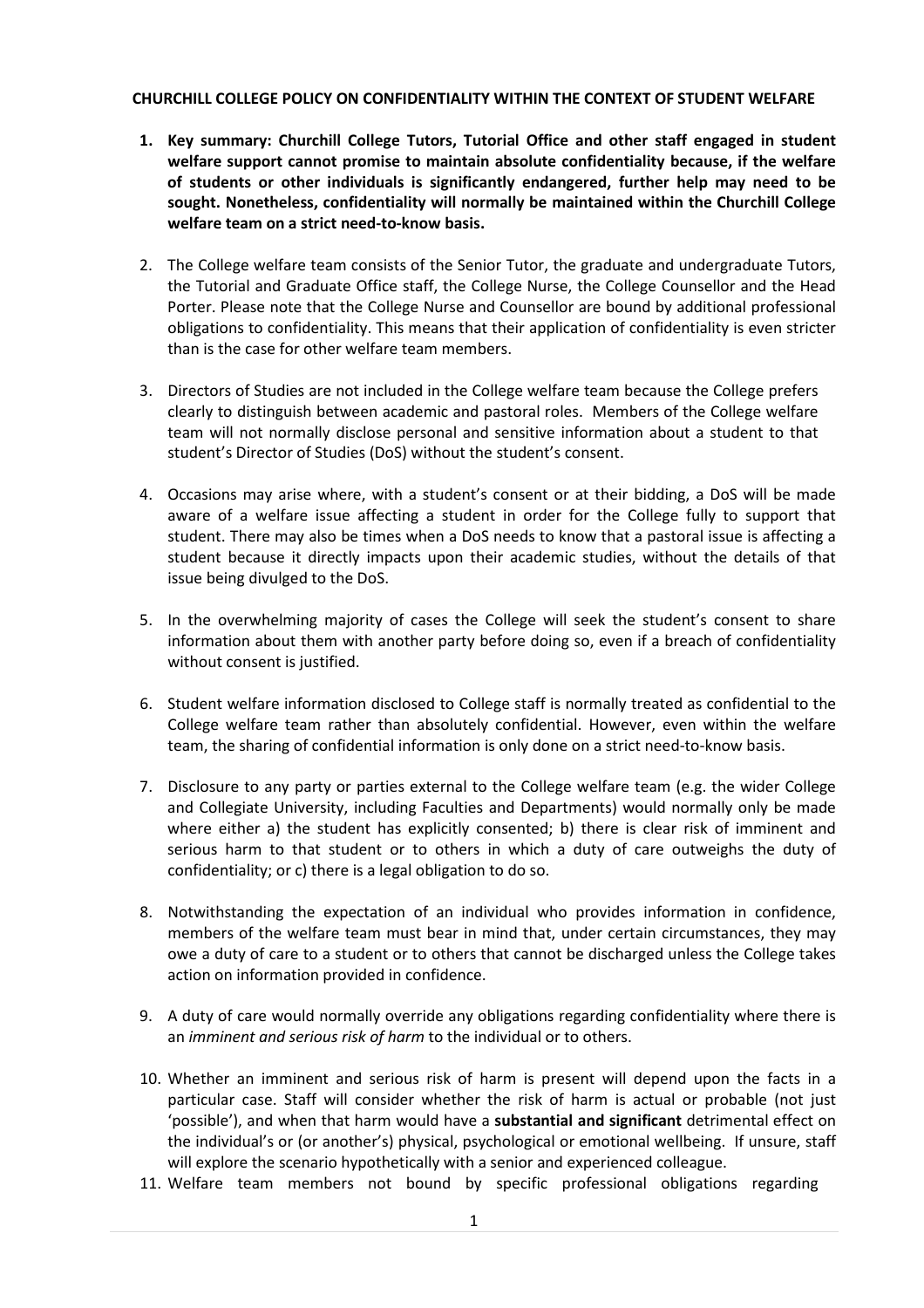confidentiality – in practice, staff other than the Nurse and Counsellor – operate under the following principles:

- Assurances of absolute confidentiality will **never** be given in respect of personal discussions between students and staff;
- A student's circumstances, when concern to protect the best interests of that student or others warrants it, will be discussed by the Tutor or other welfare staff member with the Senior Tutor, perhaps keeping the identity of the student anonymous in the first instance;
- The Senior Tutor, on a strict need-to-know basis, may decide to disclose information to a member of the wider College welfare team either for specific advice or for information, but will limit disclosure only to those who need to know to help the student, and will provide no more information than is absolutely necessary in the circumstances;
- Reassurance should be given to students that matters relating to their health or welfare disclosed to College welfare staff will only be shared beyond the College welfare team where either a) the student has explicitly consented; b) there is clear risk of imminent and serious harm to that student or to others; or c) there is a legal obligation to do so. Decisions to share information beyond the College welfare team when the student has not explicitly consented will normally be restricted to the Senior Tutor, acting in accordance with the principles set out within this policy.
- *Generic* advice about a situation may be sought from outside of the College welfare team, but the student's identity will not be revealed.
- Reassurance will be given to students that discussion by Tutors or Tutorial Office staff about a student within the College but beyond the College welfare team, (e.g. with the Director of Studies, where the DoS has no formal welfare role) will normally be confined to an exchange of information on academic matters relating to educational performance and conduct.
- Disclosure of information in the interests of reflective best practice and continuous professional development between Tutors or within the College welfare team will be anonymised as far as is reasonably practicable.
- 12. It is often helpful for Tutors to be able to talk to Counsellors or Mental Health Advisors at the University Counselling Service (UCS) about students who are seeking advice and support, or experiencing difficulties. The individual's consent for this to happen is normally sought in advance of any approach to the UCS. If consent is not forthcoming, this will normally be respected, although it does not preclude Tutors from seeking non-specific advice without identifying the student concerned. However, if there is clear risk of imminent and serious harm to that student or to others, the details both of the situation and of the student's identity may need to be disclosed to the UCS.
- 13. The Equality Act 2010 requires HEIs to treat disabled students no less favourably than others, and to make reasonable adjustments to policies, practices, and procedures in order to achieve this. In the event of a student disclosing a disability to, and only to, the College, the College will write to the student to request that the student contacts the Disability Resource Centre (DRC) to ensure that he or she enters the established process for the determination of support requirements. It will be made clear to a student that, while it is their prerogative not to disclose their disability to the DRC, if they do not do so, the Collegiate University could be limited in its ability to provide appropriate support to the student and to meet its obligations under the Equality Act 2010. It is essential to record if disclosure to the DRC has been refused, in case a student later questions the level of support that they received.
- 14. When a disabled student discloses a disability to the DRC, they are asked to sign a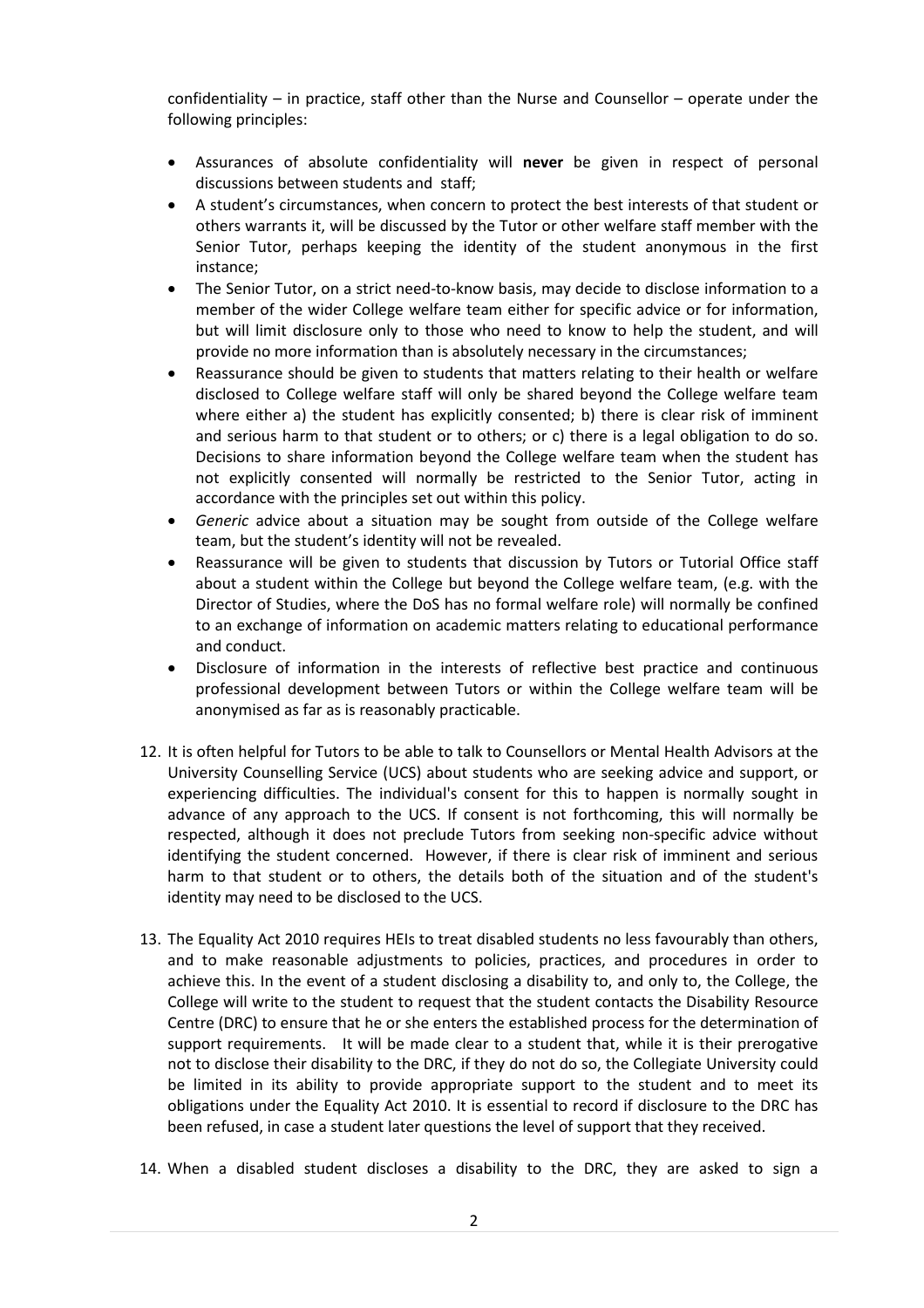confidentiality agreement. This asks the student to confirm whether their disclosure is full or restricted. Full disclosure allows the DRC to use its discretion to share information about the student in order to set up necessary support, including contacting staff within the University and Colleges and requesting further information about the student's additional support requirements from the medical professional(s) or other specialists the student has been engaged with.

- 15. Restricted disclosure limits the DRC's ability to share information about the student. It may communicate only with those parties to which the student gives express consent (including the student's College, Department/Faculty, Funding Body or any other party). Restricted disclosures may limit the level and type of support the DRC and Collegiate University can provide, and students are made aware of this in the DRC's confidentiality policy and agreement.
- 16. There may be occasions when it would be helpful to share information about a student's personal circumstances with a member of their Department or Faculty in order to resolve an issue or to maximize the support available to that student. Disclosures of this kind will be discussed with the student. The student's consent to share information will be obtained in advance.
- 17. However, should consent not be forthcoming for a scenario not specifically outlined within this guidance, it will be made clear to the student, in writing, that while it is their prerogative not to consent to wider disclosure, doing so may limit the Collegiate University's ability to arrange appropriate support and/or fully to resolve the student's issue(s).
- 18. Special considerations apply to students on courses leading to qualifications for professions governed by codes of conduct intended to protect the public, for example, Medicine. These requirements, in some circumstances, override the need for student confidentiality. If there are concerns about the health or behaviour of a student on one of these courses, they will be referred to the appropriate body for consideration (for example, the Medical Progress Panel), and the student will be alerted to any referral when it is made.
- 19. Medics and Veterinary Science students are required to disclose information about any disability or mental ill-health that might affect their capacity to practice, and a failure to do so may later compromise that student's professional registration.
- 20. As well as the police, other government agencies may request data for law enforcement purposes, such as the National Crime Agency, the Department for Work and Pensions, local authorities, HM Customs and Revenue, and the Border and Immigration Agency. If the police or another agency asks the College for information about a student to be disclosed to them in the course of an investigation, this request will ordinarily be escalated to the Senior Tutor to respond.
- 21. In most cases, there is no automatic obligation on the College to provide information without first obtaining the student's consent. There are, however, specific exemptions where the College may appropriately disclose sensitive personal information about a student without their consent. This is the case where seeking consent would either a) risk national security or b) undermine the purposes of the disclosure (for example, prejudicing the prevention or detection of serious crime, the apprehension or prosecution of offenders, or the assessment or collection of any tax or duty). Before releasing information to a government agency, and depending upon the circumstances, the Senior Tutor may wish to seek independent legal advice.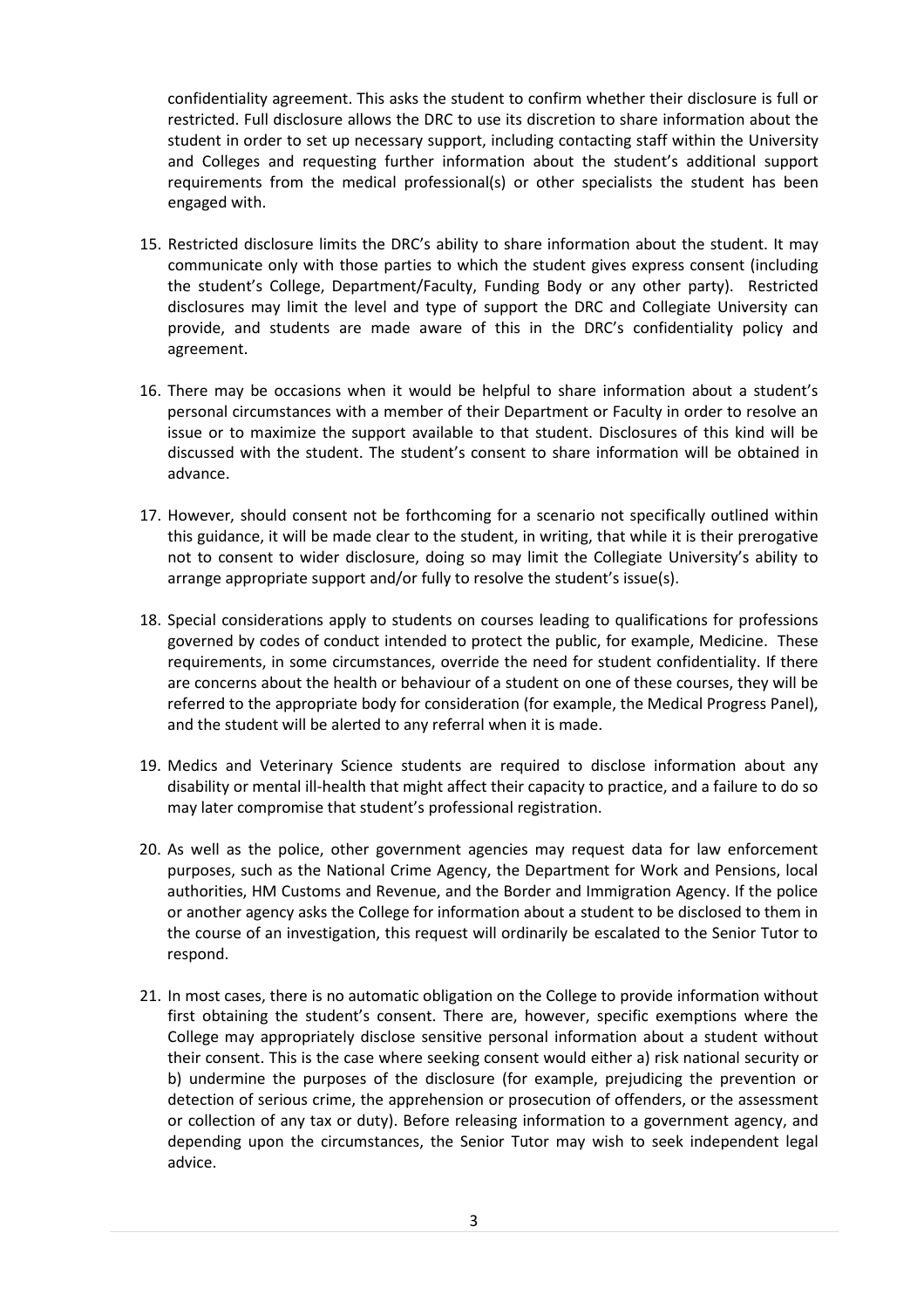- 22. In emergency situations, where there is reason to believe there is a clear risk of imminent and serious harm to an individual or individuals, the police or emergency services may urgently require personal data about a student or students to be disclosed, and may not have time to put a request for it in writing. Under these circumstances, disclosure is acceptable without consent so long as the request is legitimate. Depending upon the nature of the situation, it may or may not be appropriate to tell the student afterwards that sensitive personal information has been disclosed. (As detailed above, there are specific exemptions where the College may disclose sensitive personal information about a student without their consent).
- 23. If a student discloses that they have been the victim of a crime to a College Tutor or other staff member, but does not wish to report the matter to the police, the College will normally respect the student's wishes. However, in exceptional circumstances, where the facts as they emerge give rise to concerns that there is a clear risk of imminent and serious harm to the individual or members of the wider community, the Senior Tutor may need to report the matter to the police.
- 24. Students aged 18 or over are legally independent adults and will be treated as such. No information will ordinarily be shared about them with their family, legal guardian or next of kin by College welfare staff without express consent from the student. This includes confirming whether the student is a member of the University or the College.
- 25. Tutors and Tutorial Office staff may occasionally be contacted by a student's family/guardian/next of kin to alert the College of a pastoral issue affecting a student. In the vast majority of cases, the family member is motivated by a genuine desire to support the student and it is usually in the student's best interests for the Tutor or other staff member to listen to any information provided, but not to disclose any information to the caller about the student in response.
- 26. Contacting family members to discuss a student without explicit consent may exceptionally be justified as being in the student's best interests, when, in the view of a medical professional, a student is a) at risk of serious self-harm or is suffering from serious ill-health, and b) is lacking the capacity to make informed independent decisions. Decisions of this nature will normally be taken by the Senior Tutor acting on the advice of a medical professional.
- 27. Where a student or others are in serious and/or imminent danger, the emergency services will be contacted without hesitation. Where the issue relates to a mental ill-health crisis and there is time to consider action, confidential advice may be sought from a UCS Mental Health Advisor or the NHS.
- 28. The College may be approached by students who wish to transition to a gender other than that assigned at birth. How information regarding a transition to a different gender will be managed, and who will reasonably need to have access to it within the College, central University and Faculty or Department, will be discussed with the student. The student must give written consent before the information can be shared. The disclosure of information about gender transition or reassignment without consent may constitute a criminal offence. The sharing of such information will be on a strict need-to-know basis. The person transitioning will, so far as is possible, retain control over what and when people are told, and the language used to explain it. The number of people who need to be informed about the gender reassignment of the student will be carefully managed. All records relating to the student's transition or transgender status will be kept confidential.